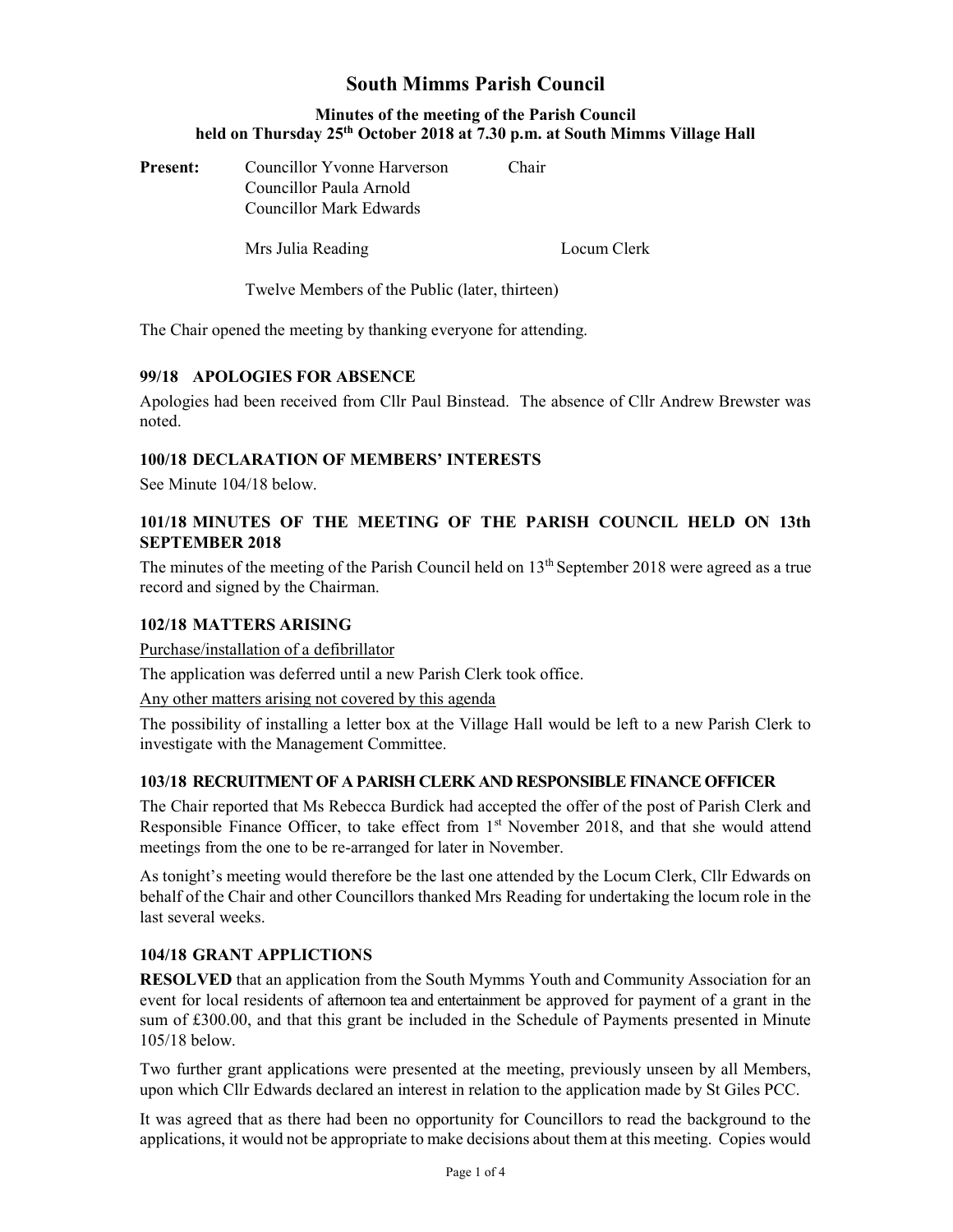be circulated by email for discussion by Councillors and any decisions reached would be reported to the next meeting.

In general discussion, however, it was noted that one of the Parish Council's published criteria for considering grant applications was that any financial support, being given out of public funds, must be primarily for the benefit of local residents and/or amenities, and that applications that did not adhere to this fundamental principle could not be approved.

## 105/18 SCHEDULE OF PAYMENTS

RESOLVED that the following payments be approved:

| Item                                                              | Payee          | Amount    | <b>Cheque</b> | <b>Dated</b> |
|-------------------------------------------------------------------|----------------|-----------|---------------|--------------|
| Transfer from deposit to current account                          |                | £3,000.00 | n/a           | 12/10/2018   |
| Human Resources advice                                            | C P Associates | £296.25   | 000296        | 25/10/2018   |
| Locum clerk, part October expenses                                | J Reading      | £73.24    | 000297        | 25/10/2018   |
| Locum clerk, part October salary                                  | J Reading      | £472.50   | 000298        | 25/10/2018   |
| Grant payment re Minute 104/18                                    | <b>SMYCA</b>   | £300.00   | 000299        | 25/10/2018   |
| Meeting room hire at Village Hall<br>incl. arrears from Jan. 2017 | <b>SMVHMC</b>  | £400.00   | 000300        | 25/10/2018   |

#### 106/18 ORDINARY COUNCIL ELECTIONS

It was noted that elections would take place in May 2019, with the following schedule of associated dates. It was further noted that election costs would need to be included in the 2019/2020 budget calculations, with a small allowance to be carried forward from the 2018/19 budget.

- New Office date, Tuesday 7th May (i.e. the day after Bank Holiday Monday on  $6<sup>th</sup>$  May)
- Annual meeting, Not later than 14 days after take office: Tues 21st May
- Register of disclosable pecuniary interests, *Not later than 28 days after take office: Tues* 4th June
- Co-option, Not later than 35 days after take office: Tues  $11^{th}$  June

# 107/18 CONSULTATION ON HERTSMERE LOCAL PLAN

The Chair reported that all households should soon receive an information leaflet from Hertsmere Borough Council on potential sites for housing and employment. Distribution had started, and the Chair volunteered to place a copy of the leaflet she had received on the Village Hall notice board.

A series of exhibitions would be taking place at various Hertsmere locations, with the one most local to South Mimms being at the Wyllyots Centre on 13th November, drop-in between 4.00 pm and 8.00 pm. Residents were urged to visit and then to make their views known to Hertsmere Borough Council in writing.

It was emphasised that it would be a long time before any hard and fast conclusions could be reached. The consultation on the local plan follows a democratic process as required by central government, with the current stage seeking residents' views on sites put forward for consideration by landowners and developers. Not all the sites will need to be allocated for development but residents' views will help the Borough Council to decide which locations are the most appropriate.

Councillors affirmed the Parish Council's intention to engage fully with the consultation process, but advised that for the fullest effect residents must in addition undertake to make individual representations about the plan directly to the Borough Council.

Councillors thanked South Mimms residents for their evident interest in this and indeed all local matters. Cllr Edwards suggested that with the round of elections confirmed for May 2019, there was an opportunity ahead for interested individuals to consider standing as candidates to join the Parish Council and become more involved with the first tier of local government.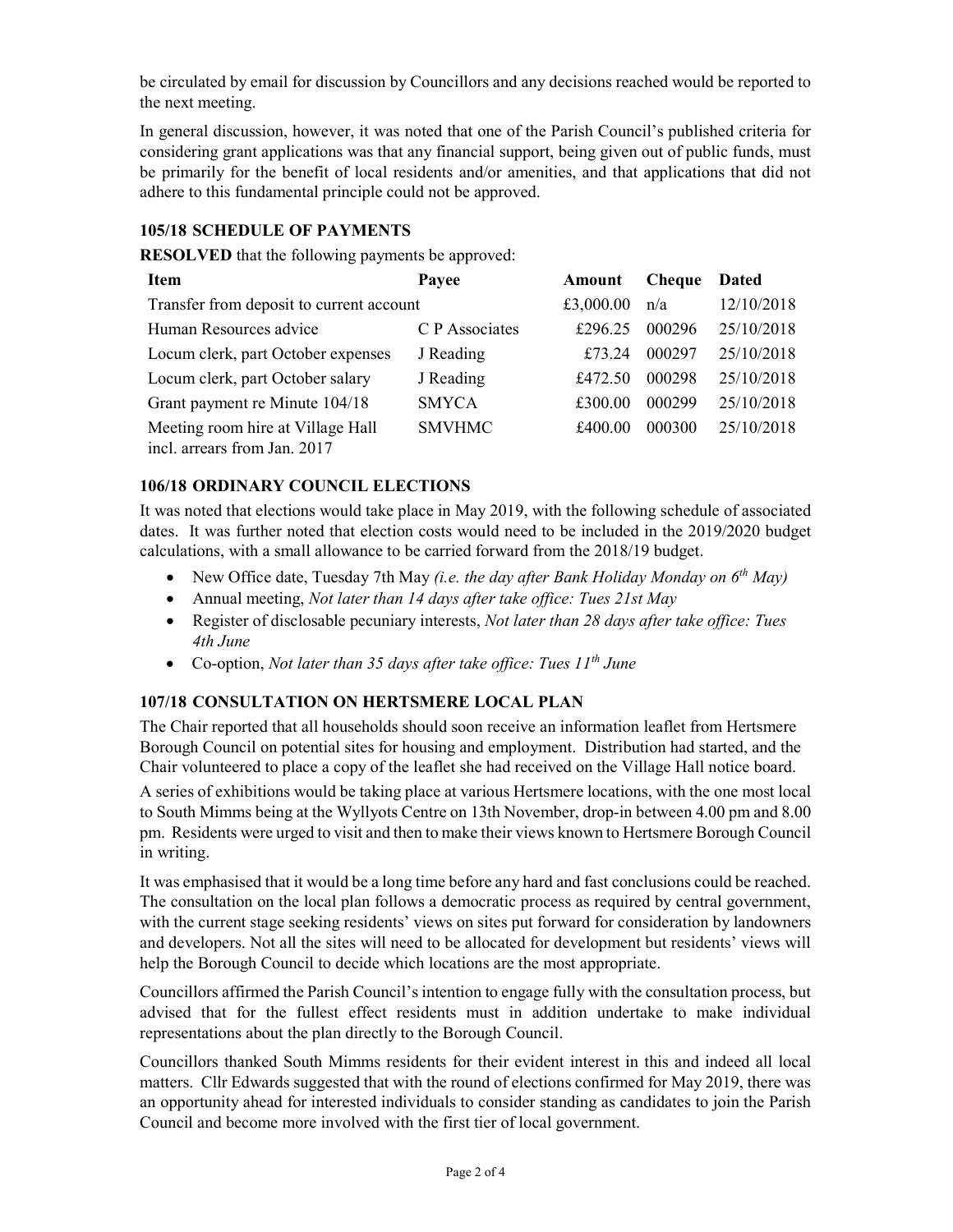## 108/18 SCHEDULE OF PLANNING APPLICATIONS

Details of the following planning applications had been taken from Hertsmere Borough Council's website planning pages up to 25 October 2018:

• New planning applications

18/1851/PD56O - Arlingham House St Albans Road South Mimms Hertfordshire EN6 3PH - Change of use from class B1(a) office use to class C3 residential to provide 13 self contained flats. Awaiting decision, 18 Sep 2018. No comment. Post-meeting note: the status of this referenced application was confirmed as "awaiting decision" - some of those present at the meeting had been of the opinion that this application had already been decided.

18/1866/HSE - 25 Brookside South Mimms Hertfordshire EN6 3PT - Demolition of existing store room and construction of two storey side extension. Single storey rear extension and a new front porch. Awaiting decision, Mon 24 Sep 2018. No comment.

18/1785/FUL - The Meadows Blanche Lane South Mimms Hertfordshire EN6 3PB - The replacement of existing telecoms equipment with a 20m high lattice tower supporting 12No. antennas, 4No. 600mm dishes, 10No. equipment cabinets, 1No. meter cabinet and associated ancillary works, contained within a secure 2.1m high palisade fenced compound. Awaiting decision, Thu 13 Sep 2018. No comment.

 No planning decisions have been made by Hertsmere Borough Council since the last Meeting.

#### 109/18 LAND ADJACENT TO ST ALBANS ROAD

A number of residents had observed that a large quantity of hardcore appeared to have been distributed over a field west of the St Albans Road near the junction with Greyhound Lane, with much hearsay and speculation voiced as to the landowner's intention. The Chair reported that she had had numerous conversations with planning officers at Hertsmere Borough Council, and their enforcement officers were aware of the situation. However the advice received was that no activity had yet taken place which was deemed to be a planning infringement. All local residents were urged to remain vigilant and to report any further works on the site immediately to Hertsmere Borough Council. If there is any pressing concern over new activity the police should also be contacted using line 101.

## 110/18 REMEMBRANCE SUNDAY, 11th NOVEMBER 2018

The Chair confirmed that, as in previous years, news of the event would be featured in the Parish Paper, and that Mr Harverson had made all arrangements for the 100<sup>th</sup> anniversary of the Armistice Remembrance Ceremony, including a road closure application. It was noted that his expenses were likely to be around £20.00, for a poppy wreath, which the Parish Council would later reimburse.

The meeting was also reminded that the Parish Council had earlier purchased a commemorative display item of a cut-out "Tommy" soldier, which would be affixed to the bench by the war memorial.

#### 111/18 ANY OTHER BUSINESS

None.

# 112/18 DATE OF NEXT MEETING

Noted that the date of the next meeting of the Parish Council, which had previously been scheduled for Thursday 1<sup>st</sup> November 2018, was moved to Thursday  $22<sup>nd</sup>$  November 2018. As in most previous years, no meeting would be held in December 2018.